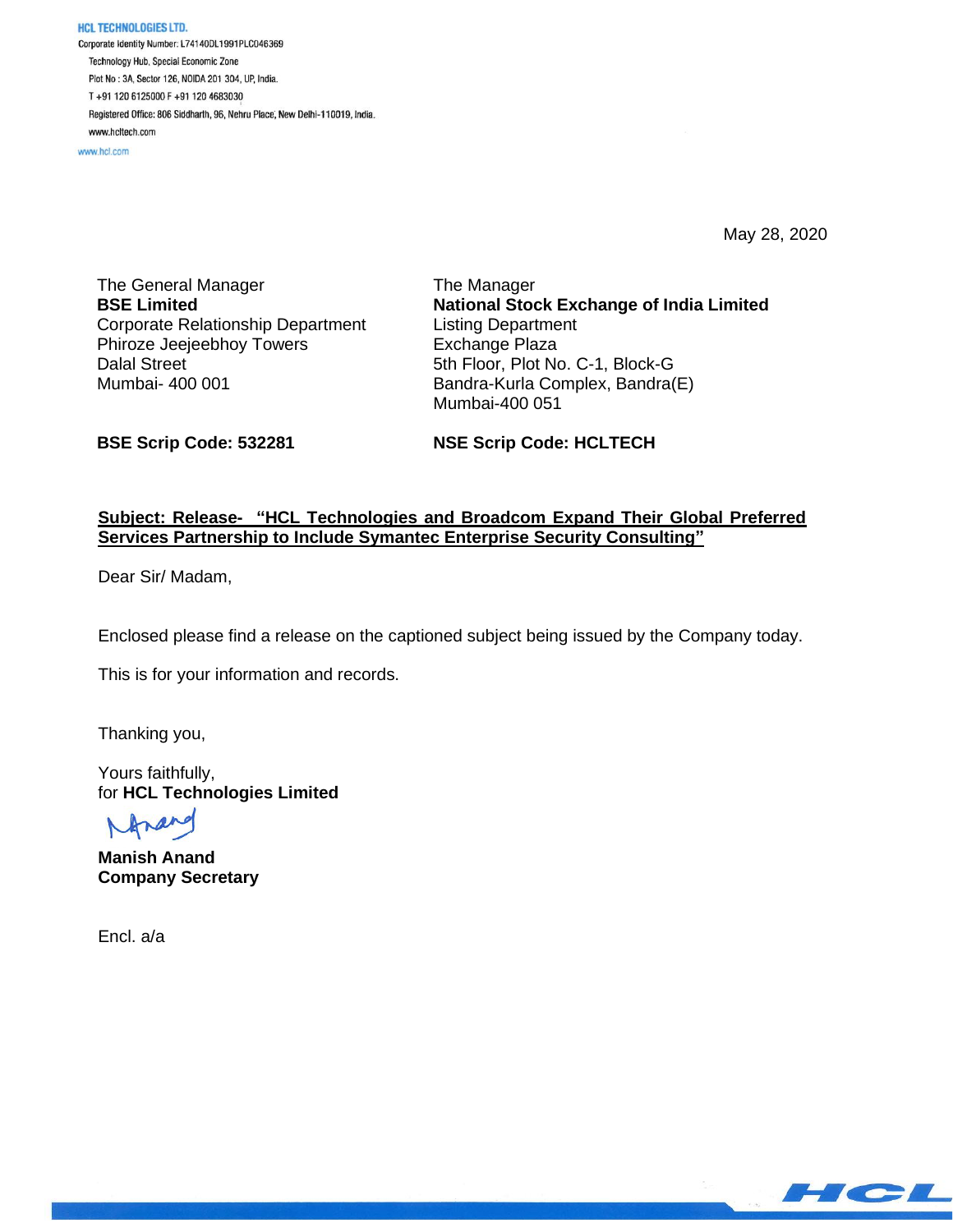

# **HCL Technologies and Broadcom Expand Their Global Preferred Services Partnership to Include Symantec Enterprise Security Consulting**

**NOIDA, India, and SAN JOSE, Calif.,** -- **May 28, 2020**: [HCL Technologies](https://www.hcltech.com/) (HCL), a leading global technology company, today announced an expansion of the preferred services partnership signed in 2018 with [Broadcom Inc.](https://www.broadcom.com/) (NASDAQ: AVGO), a global technology leader that designs, develops, and supplies semiconductor and infrastructure software solutions. HCL will broaden its professional services offerings to include Symantec Enterprise Division (SED) consulting services, which was part of Broadcom's enterprise security solutions.

As part of the partnership, the majority of Broadcom's Symantec enterprise consulting team will transition to HCL. This includes expertise across endpoint security, web security services, cloud security, and data loss prevention. Symantec enterprise consulting employees will join HCL's Enterprise Studio, which provides professional services for Broadcom Enterprise Software solutions. The Symantec U.S. Federal Consulting Services and Cyber Threat Analysis Programs will remain with the Symantec Enterprise Division of Broadcom.

"The enhanced partnership with Broadcom combined with HCL's rich legacy in CyberSecurity will help our customers establish a secure environment to further explore and pursue their enterprise growth objectives," said Abhishek Shankar, Senior Vice President, HCL Technologies.

"This is the next phase of a successful relationship between our two companies, built on HCL's proven professional services model and their Enterprise Studio offering" said Art Gilliland, Senior Vice President and General Manager, Symantec Enterprise Division, Broadcom. "This agreement will provide Broadcom customers the expertise and services needed to ensure their mission-critical infrastructure software needs are met."

## **About Broadcom Inc.**

Broadcom Inc. (NASDAQ: AVGO) is a global technology leader that designs, develops and supplies a broad range of semiconductor and infrastructure software solutions. Broadcom's category-leading product portfolio serves critical markets including data center, networking, enterprise software, broadband, wireless, storage and industrial. Our solutions include data center networking and storage, enterprise, mainframe and cyber security software focused on automation, monitoring and security, smartphone components, telecoms and factory automation. For more information, go to [www.broadcom.com.](https://www.globenewswire.com/Tracker?data=vlxsFpiXvlQZHndMwadq44wEP-Is9H0xZvLPx_Ag4C0QXJbPRkOSgdf-ObKiLwHuQKAP7_GuE0UjWnWJVFkNHsulYLZ9qE4RA2XpXJ97dFNFwcnnwrKTozjtAjtFffn4IE0qeJvgXevIFGq_d4UL5Q7RQsmhUI8PIosCaNftHlwPU6668FwD2hsfyrdGoXwh_MdP5Ms5kgjO5X0Gr4RUZp2VTwCM9QXqlLnofy1m2u4=)

### **About HCL Technologies**

HCL Technologies (HCL) empowers global enterprises with technology for the next decade today. HCL's Mode 1-2-3 strategy, through its deep-domain industry expertise, customer-centricity and entrepreneurial culture of ideapreneurship™ enables businesses to transform into next-gen enterprises.

HCL offers its services and products through three business units - IT and Business Services (ITBS), Engineering and R&D Services (ERS) and Products & Platforms (P&P). ITBS enables global enterprises to transform their businesses through offerings in areas of Applications, Infrastructure, Digital Process Operations and next generational digital transformation solutions. ERS offers engineering services and solutions in all aspects of product development and platform engineering. Under P&P, HCL provides modernized software products to global clients for their technology and industry-specific requirements. Through its cutting-edge co-innovation labs, global delivery capabilities and broad global network, HCL delivers holistic services in various industry verticals,